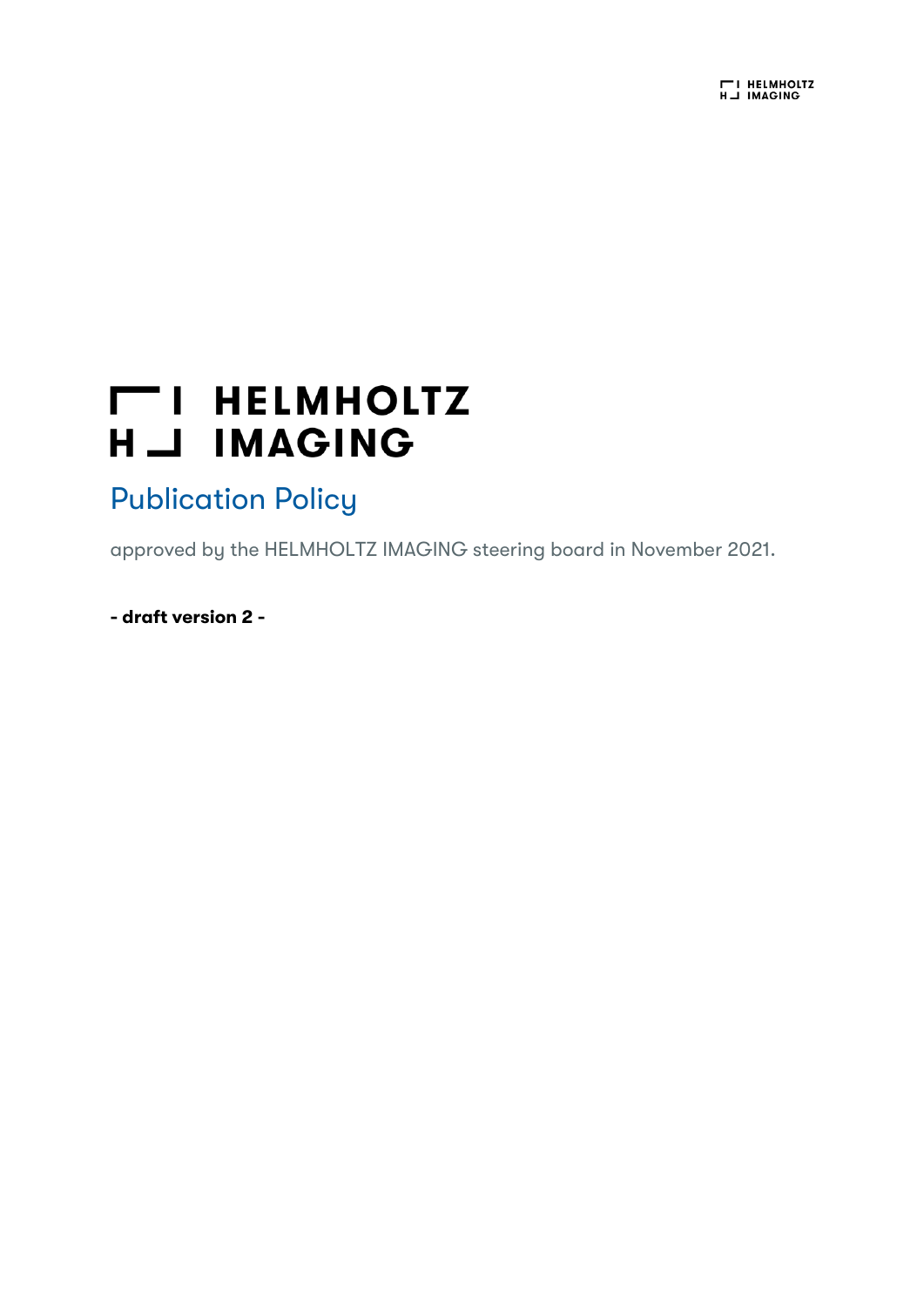## **Content**

| Rationale and introduction             | 3 |
|----------------------------------------|---|
| (1) Authorship contributions           | 4 |
| (2) Acknowledgement contributions      | 6 |
| (3) Contributions not worth mentioning | 7 |
| Resources, info, and notes             | 7 |
| Imprint                                | 9 |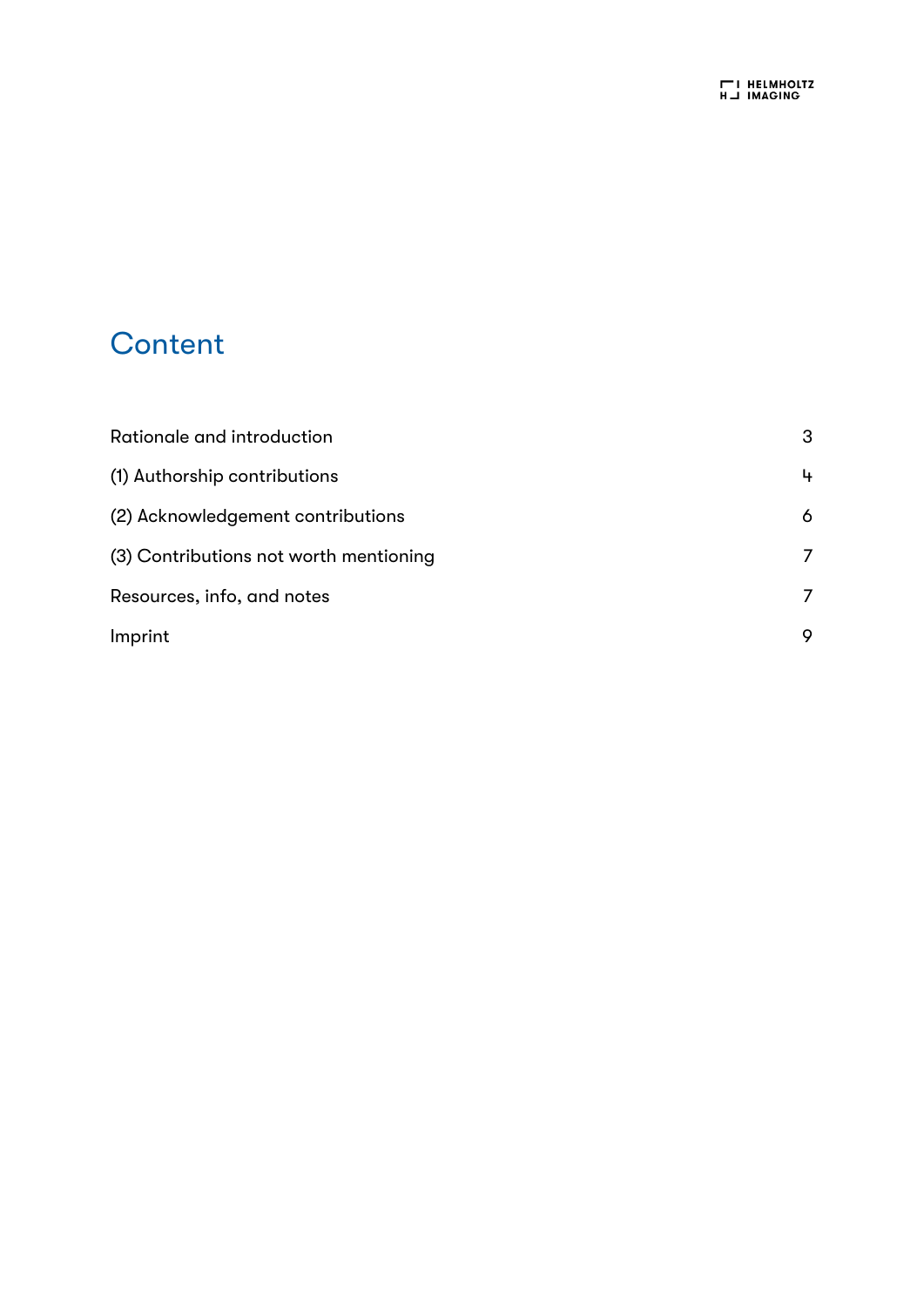## Rationale and introduction

The HELMHOLTZ IMAGING aims to leverage the potential of the Helmholtz Association in the field of imaging and to enable synergies across imaging modalities and imaging applications. The expertise of the Helmholtz Association in this field includes research on novel imaging modalities, experimental work using large-scale research facilities, expertise in mathematics and computer science related to imaging techniques, as well as research in image analysis within specific fields of application. One of the main components of the platform is the HELMHOLTZ IMAGING Core Team and its service portfolio. It provides scientific support in the field of imaging sciences and operates a technological platform that supports imaging related research within the Helmholtz Association. Both the HELMHOLTZ IMAGING Science Units and the HELMHOLTZ IMAGING Service Units are responsible for this support as part of the HELMHOLTZ IMAGING Core Team. The members of the HELMHOLTZ IMAGING Service and HELMHOLTZ IMAGING Science Units participate in scientific collaborations, which can be initiated via the HELMHOLTZ IMAGING Helpdesk as well as via the HELMHOLTZ IMAGING Project Support among others. Any resulting scientific output must appropriately reflect the nature of this collaboration and the respective contributions through authorship and acknowledgment (here, two types of addressees are distinguished: HELMHOLTZ IMAGING members and HELMHOLTZ IMAGING as an institution).

This policy ensures that any effort by HELMHOLTZ IMAGING and its core team members across the whole spectrum of imaging applications from acquisition, reconstruction, registration and visualization all the way to data annotation, automated image analysis and benchmarking of algorithms is appropriately acknowledged. It also ensures proper recognition of intuitions and ideas that arise when adapting imaging know-how/techniques as part of collaborative projects that may require domain background on the one hand and imaging experience/requirements on the other. The creative work done by HELMHOLTZ IMAGING Core Team members may consist of, but is not limited to, developing, conceptualizing and programming project-relevant methods, code or research software, including routines for handling raw data, preparing datasets, workflows and facilitating annotation efforts, creating visualizations and organizing competitions.

To ensure a fair publication policy for HELMHOLTZ IMAGING Core Team members, a clear distinction is made between contributions to results of collaborations with scientists from the Helmholtz Association and researchers from the global imaging community that lead to co-authorship, that lead to a mention in the acknowledgement, or that do not require a mention at all. The use of a HELMHOLTZ IMAGING Solution always requires a citation of the corresponding publication or DOI and may require a mention of HELMHOLTZ IMAGING in the acknowledgement (cf. Guideline for affiliations and acknowledgments in publications & presentations<sup>1</sup>),

<sup>1</sup> https://syncandshare.desy.de/index.php/s/abA6Hn5AWQzCrRx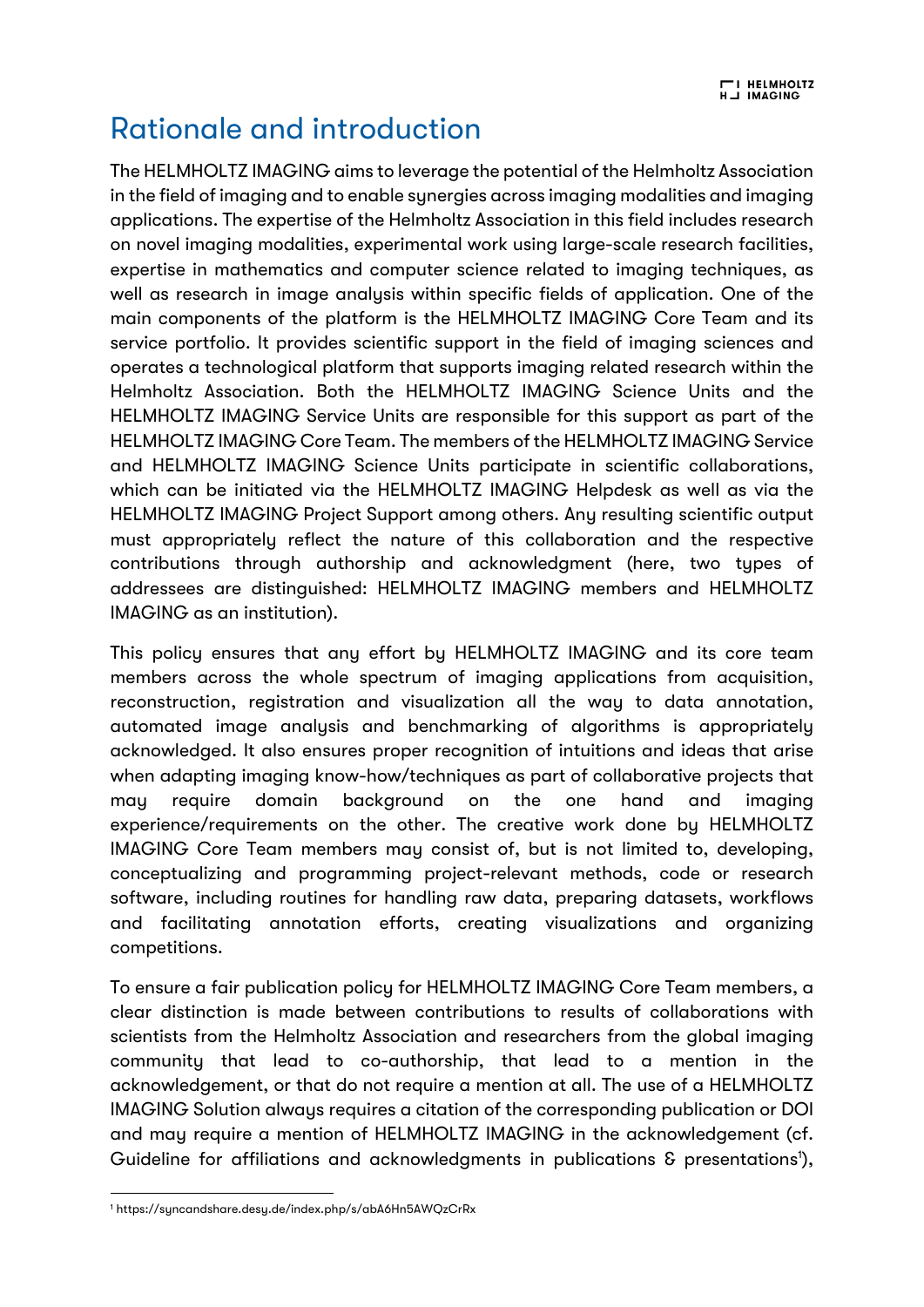depending on how much effort HELMHOLTZ IMAGING has put into developing and providing this specific HELMHOLTZ IMAGING Solution. If this is the case, it will be pointed out via citation metadata when downloading the HELMHOLTZ IMAGING Solution. This policy is designed to meet the specific forms of collaborative work and strong engagement of HELMHOLTZ IMAGING Core Team members in the development of solutions, resources, and tools for addressing imaging challenges.

Before submitting a draft for publication (whether peer-reviewed or pre-print), it must be forwarded to the respective HELMHOLTZ IMAGING Core Team member regardless of the type of acknowledgment. In case of disagreement, the HELMHOLTZ IMAGING Steering Board may be consulted for clarification.

This document sets out the generally binding publication policy for scientists collaborating with HELMHOLTZ IMAGING Core Team members. To ensure good scientific practice, please refer to the Guidelines for Ensuring Good Scientific Practice<sup>2</sup> published by the German Research Foundation (DFG). These guidelines define the overarching conditions and responsibilities of authorship:

*"An author is an individual who has made a genuine, identifiable contribution to the content of a research publication of text, data or software. All authors agree on the final version of the work to be published. Unless explicitly stated otherwise, they share responsibility for the publication. …"*

The examples provided below are intended to provide guidance on the application of this general principle in the context of collaborations between HELMHOLTZ IMAGING Core Team members and other researchers, keeping in mind that the assessment of whether a contribution is substantial is ultimately a judgment call and the lists can never be exhaustive.

This policy and additional information can also be found on the HELMHOLTZ IMAGING website at www.helmholtz-imaging.de<sup>3</sup>.

## (1) Authorship contributions

For any publication derived from a collaboration in which a HELMHOLTZ IMAGING Core Team member participated, the following creative and analytical contributions must result in the offer of co-authorship to the contributing HELMHOLTZ IMAGING Core Team member. If the contributing HELMHOLTZ IMAGING Core Team member has made a contribution in accordance with any item on this list, but declines coauthorship either because he or she fundamentally disagrees with the overall message or because he or she does not consider his or her own contribution to be sufficiently substantive, a mention in the Acknowledgments is the appropriate form of recognition of such efforts [the following description is based on the Contributor

<sup>&</sup>lt;sup>2</sup> https://www.dfg.de/download/pdf/foerderung/rechtliche\_rahmenbedingungen/gute\_wissenschaftliche\_praxis/kodex\_gwp en.pdf

<sup>3</sup> https://syncandshare.desy.de/index.php/s/T6KZwFMSFyaAXpL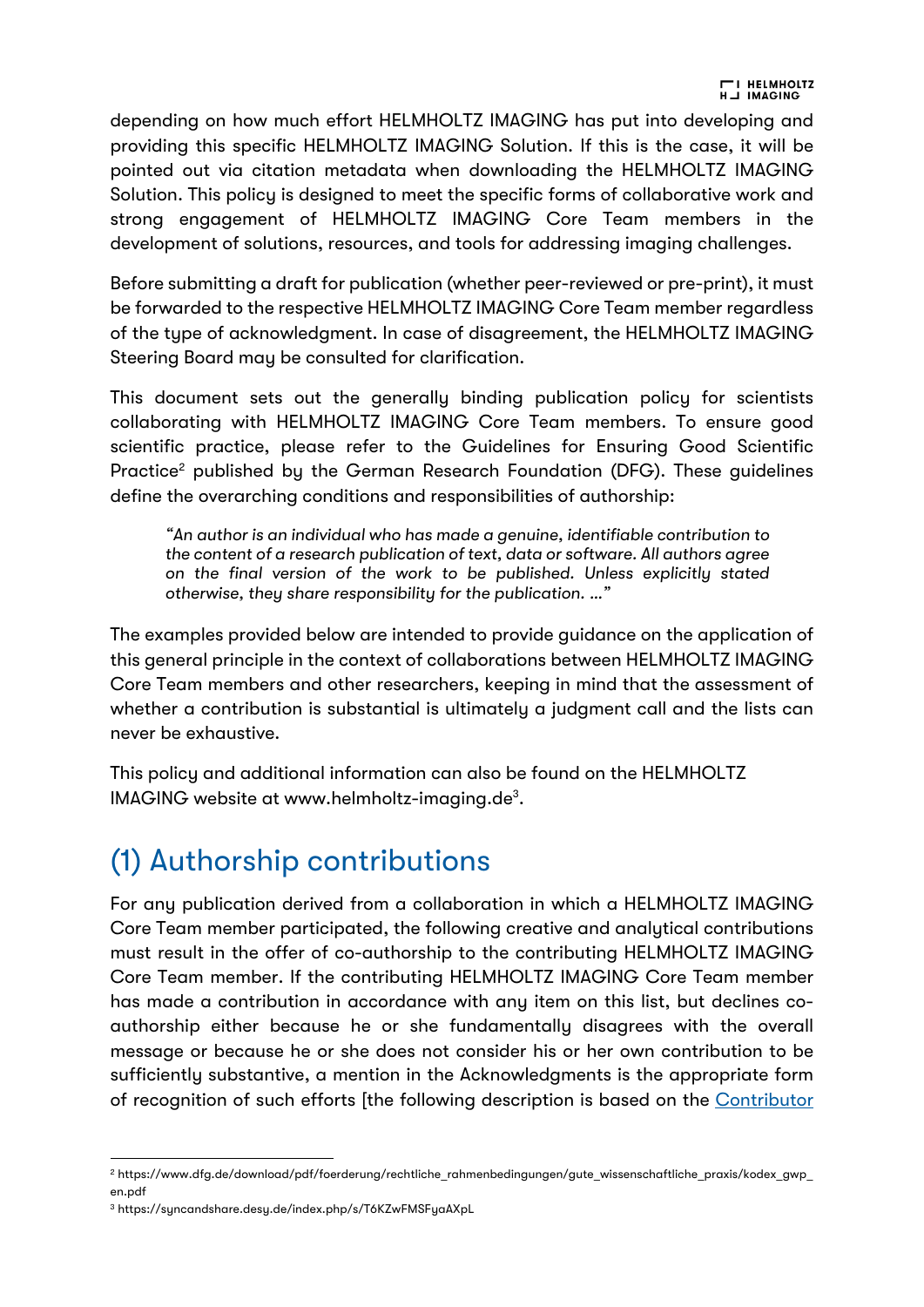Roles Taxonomy (CRediT)<sup>4</sup>, it is certainly not (yet) complete and can definitely be supplemented].

- **Conceptualization:** formulation of a conceptual design for an imaging or data model for the research project at hand, this may include:
	- $\text{u}$  the formulation of tasks suitable for the application of imaging techniques to given data
	- <sup>n</sup> envisioning solution strategies along with necessary tools for the posed problem
	- <sup>n</sup> helping to find a good solution strategy by finding severe fundamental deficiencies rendering an existing approach non-functional, making envisaged application impossible or severely impaired
- § Data curation:
	- <sup>n</sup> creating new preprocessing techniques for, e.g., calibration, denoising, inpainting, contrast enhancement, deconvolution
	- <sup>n</sup> management activities to annotate (produce metadata), filter and transform data and maintain research data (including software code, where it is necessary for interpreting the data itself) for initial use and later re-use
	- <sup>n</sup> creating services for wide and flexible community access to the existing imaging models, software, or data sets that were not accessible before
	- <sup>n</sup> creating, extending, or refining data sets that enable training/testing of imaging models/software that were not possible before either due to lack of data for training for the particular problem setting or due to fundamental issues with data quality or content
- § Formal analysis:
	- <sup>a</sup> application of statistical, mathematical, computational, or other formal techniques to analyze or synthesize study data
	- $\Box$  using existing techniques/models/modalities/... in such a novel way that it provides solutions or insights to scientific problems that were not previously possible
	- $\Box$  reproduction of published results (e.g., with unseen domain specific data) to support or motivate a publication
- **Investigation:** conducting a research and investigation process, specifically performing the experiments, or data/evidence collection.
- **Methodology:** development or design of new methodology, e.g.,
	- <sup>n</sup> develop new methodologies for previously unsolved problems

<sup>4</sup> https://casrai.org/credit/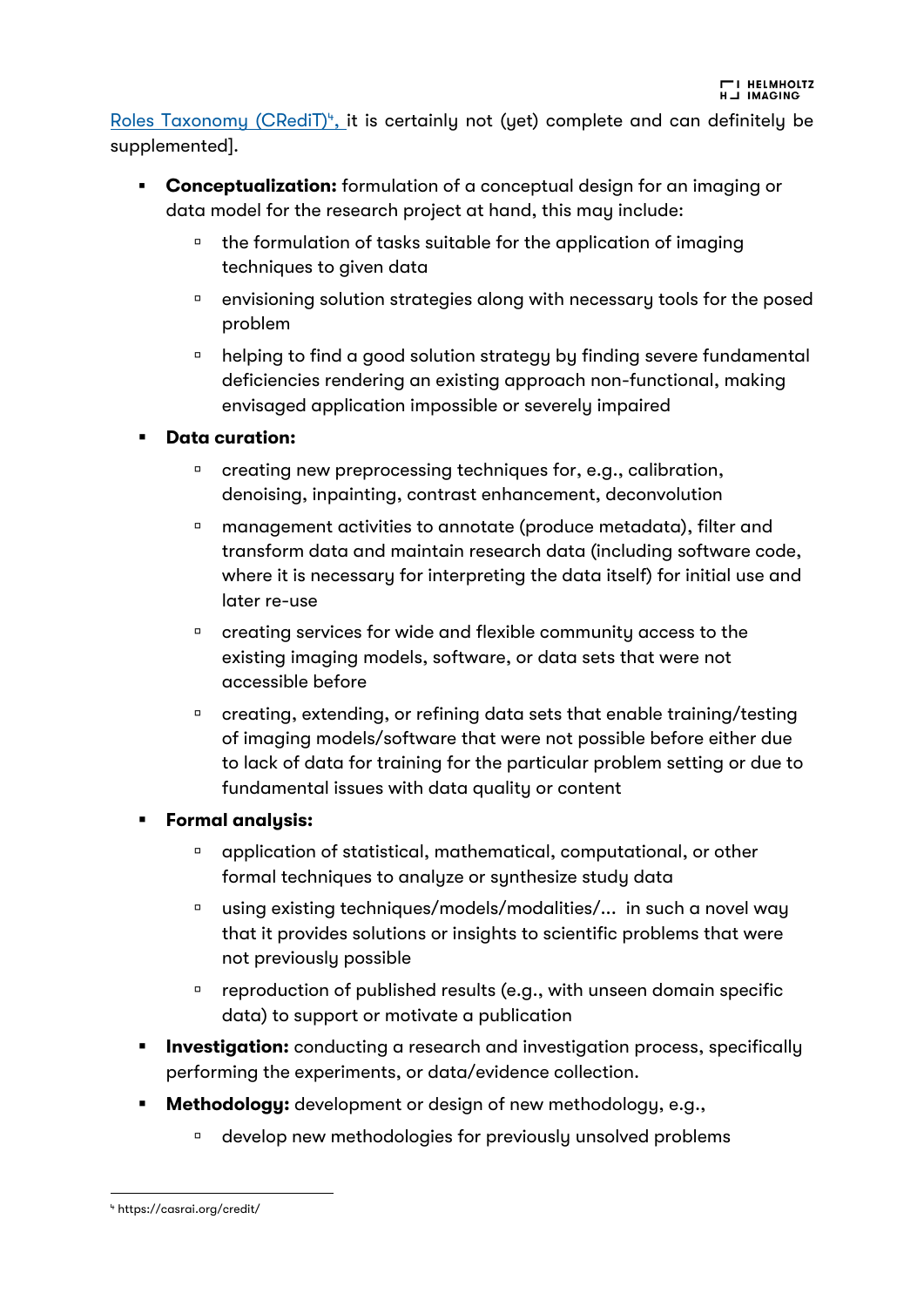- <sup>n</sup> adapt and optimize existing methodologies for a new imaging application
- <sup>a</sup> create solutions that substantially enhance (accelerate, scale, generalize, lift to higher dimensions, …) existing imaging methods and
- <sup>n</sup> enable experiments that were not possible before due to intractability (computing time, storage capacity, etc.)
- **Model:** (new) creation of a scientific model and domain adaptation, transfer of a scientific model.
- **Software engineering:** if substantial work is performed in specific support of a HELMHOLTZ IMAGING project
	- **<u><b>n**</u> programming, software development and designing computer programs,
	- $\Box$  implementation of the computer code and supporting algorithms
	- $Q^{\Box}$  (automated) testing of existing code components
	- $\Box$  continuous learning of models with updated data
	- <sup>n</sup> designing or extending software code or platforms necessary to solve posed Imaging problems
	- <sup>n</sup> implementation of complex workflows to test, validate, improve already existing and working models/code
- **E** Supervision: Oversight and leadership responsibility for the Imaging or image analysis part of the research activity, planning and execution
- **Validation:** verification, whether as a part of the activity or separate, of the overall replication/reproducibility of results/experiments and other research outputs
- **Visualization:** substantial contribution to figure or animation design and implementation for visualizing the data and/or interpretation for a scientific audience
- Writing: preparation and/or creation of a publication, specifically writing of substantial sections of the initial draft, e.g., the methodology description or statistical analysis part.

## (2) Acknowledgement contributions

Not sufficient in themselves for authorship, but requiring mention in the acknowledgements, are the following contributions:

- Non-trivial input on improvements or implementation of previously conceived models and designs (algorithms, experiments, methods…)
- Provision of study materials, data, computing resources, pipelines, or other analysis tools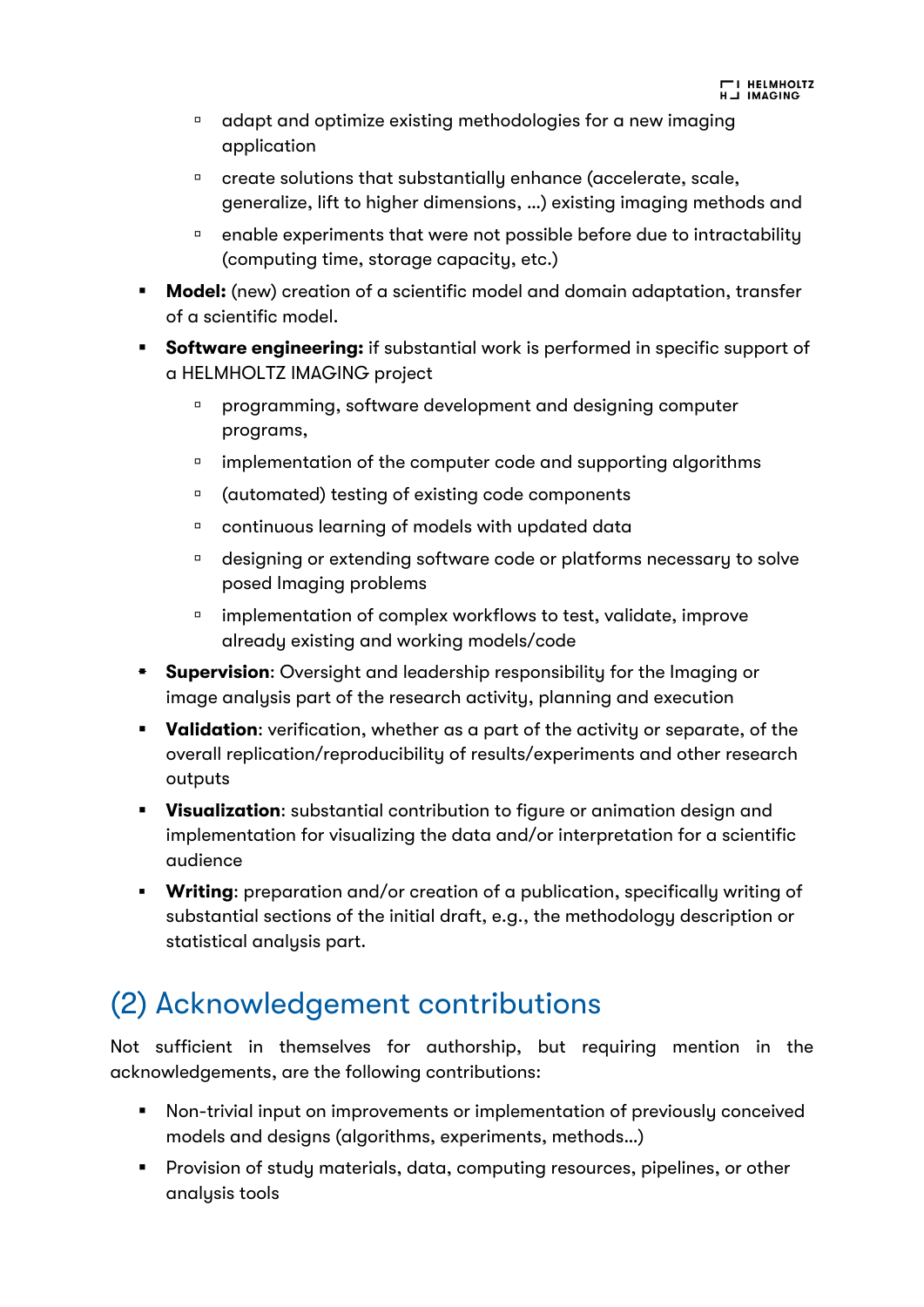- Provision of or enabling access to imaging devices
- General advice on possible improvements, without hands-on work
- Assessment of data quality, methodological feasibility and readiness, without subsequent work on the project
- Support in visualization, especially with respect to the preparation of figures in a standardized format without novel concepts and to a limited extent
- Implementation of simple workflows to test, validate, improve already existing and working models/code
- Adaptation or minor modification of existing solutions/modalities/pipelines for a task (without significant change to the model itself).
- Critical review, comment or revision of the publication.
- The use of a HELMHOLTZ IMAGING Solution always requires a citation of the corresponding publication and may require a mention of HELMHOLTZ IMAGING in the acknowledgement<sup>5</sup>, depending on how much effort HELMHOLTZ IMAGING has put into developing and providing this specific HELMHOLTZ IMAGING Solution.

## (3) Contributions not worth mentioning

The following contributions are not sufficient on their own to be mentioned in a publication. For the most part, they are not to be understood as part of a substantial collaboration with the HELMHOLTZ IMAGING Core Team:

- routine maintenance work,
- quick consultations limited to 1 or 2 interactions and/or meetings,
- establish a contact to experts/infrastructure
- § providing an existing and tested solution or model for the task at hand,
- training staff on standard imaging methods,
- providing simple technical support, such as recommending tools or pointing towards pre-existing code that can help implement a working solution,
- reading the manuscript without substantial contributions to its content.

### Resources, info, and notes

This publication policy is based on the <u>Contributor Roles Taxonomy (CRediT)<sup>6</sup>,</u> which was established by the Consortia Advancing Standards in Research Administration Information (CASRAI).

<sup>5</sup> cf. https://syncandshare.desy.de/index.php/s/abA6Hn5AWQzCrRx

<sup>6</sup> https://casrai.org/credit/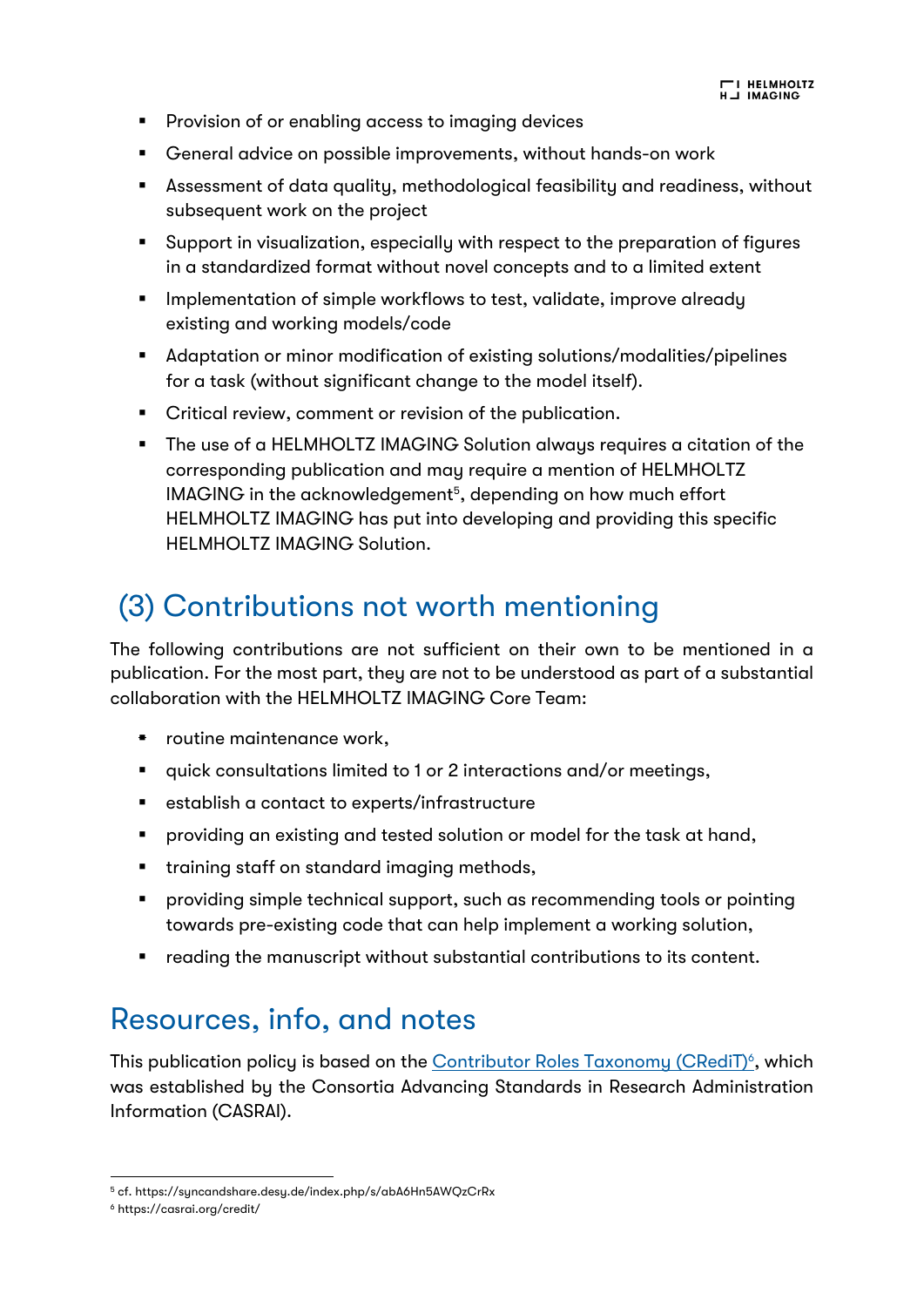To ensure good scientific practice, please adhere to the Code of Conduct Guidelines for Safeguarding Good Research Practice<sup>7</sup> provided by the German Research Foundation (DFG - Deutsche Forschungsgemeinschaft). Furthermore, we thank Helmholtz AI for providing us with their publication guidelines, which served as a template for much of this one.

An additional guideline for affiliations and acknowledgements in publications<sup>8</sup> is dedicated to a standardized affiliation and funding acknowledgement style for HELMHOLTZ IMAGING publications. The latter policy can be found on the HELMHOLTZ IMAGING website (http://www.helmholtz-imaging.de/).

7

https://www.dfg.de/download/pdf/foerderung/rechtliche\_rahmenbedingungen/gute\_wissenschaftliche\_praxis/kodex\_gwp\_e n.pdf

<sup>8</sup> https://syncandshare.desy.de/index.php/s/abA6Hn5AWQzCrRx